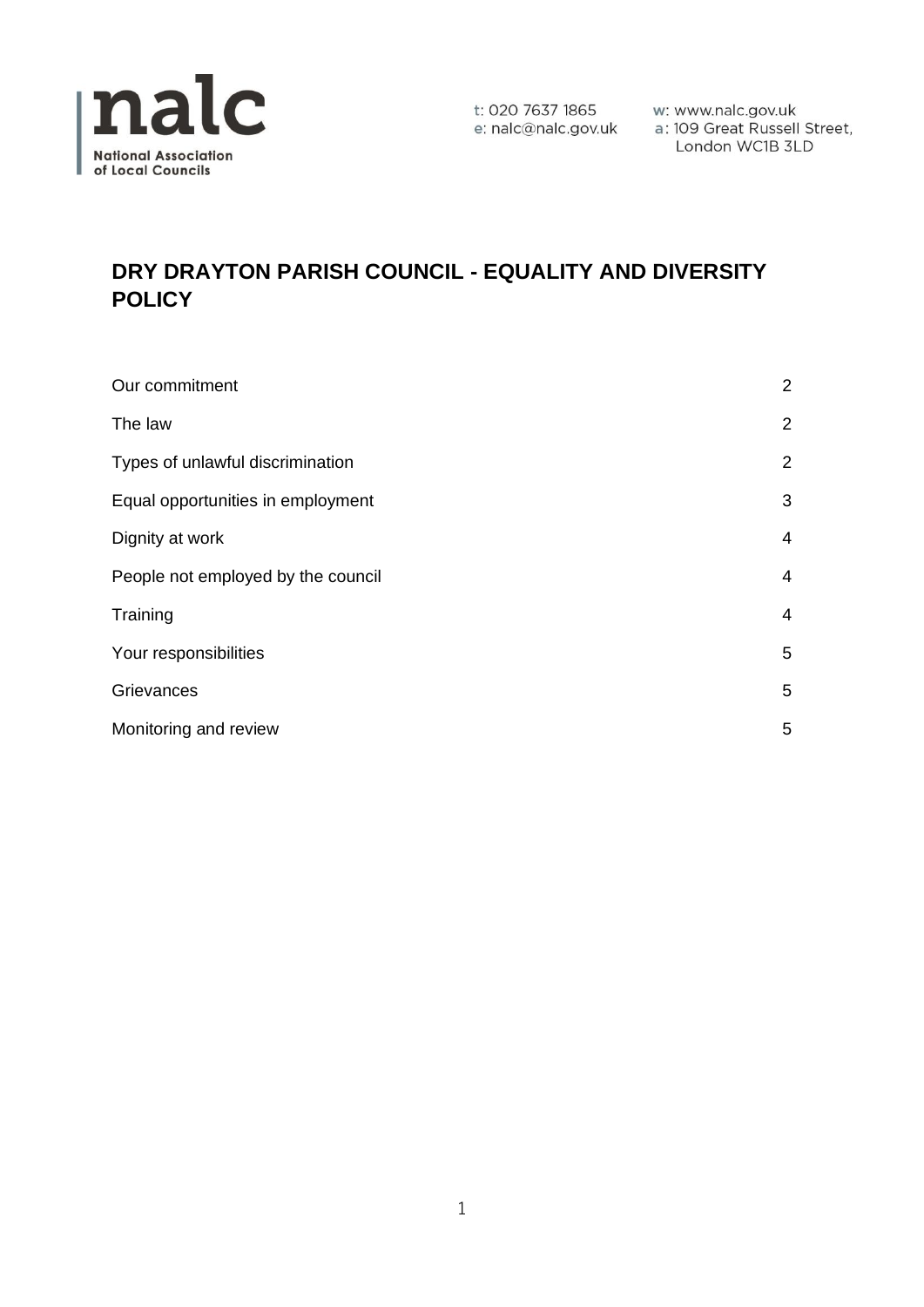

w: www.nalc.gov.uk a: 109 Great Russell Street, London WC1B 3LD

## **Our commitment**

The council is committed to providing equal opportunities in employment and to avoiding unlawful discrimination.

This policy is intended to assist the council to put this commitment into practice. Compliance with this policy should also ensure that employees do not commit unlawful acts of discrimination.

Striving to ensure that the work environment is free of harassment and bullying and that everyone is treated with dignity and respect is an important aspect of ensuring equal opportunities in employment.

## **The law**

It is unlawful to discriminate directly or indirectly in recruitment or employment because of age, disability, sex, gender reassignment, pregnancy, maternity, race (which includes colour, nationality, caste and ethnic or national origins), sexual orientation, religion, or belief, or because someone is married or in a civil partnership. These are known as "protected characteristics".

Discrimination after employment may also be unlawful, e.g., refusing to give a reference for a reason related to one of the protected characteristics.

The council will not discriminate against or harass a member of the public in the provision of services or goods. It is unlawful to fail to make reasonable adjustments to overcome barriers to using services caused by disability. The duty to make reasonable adjustments includes the removal, adaptation, or alteration of physical features, if the physical features make it impossible or unreasonably difficult for disabled people to make use of services. In addition, service providers have an obligation to think ahead and address any barriers that may impede disabled people from accessing a service.

## **Types of unlawful discrimination**

Direct discrimination is where a person is treated less favourably than another because of a protected characteristic.

In limited circumstances, employers can directly discriminate against an individual for a reason related to any of the protected characteristics where there is an occupational requirement. The occupational requirement must be crucial to the post and a proportionate means of achieving a legitimate aim.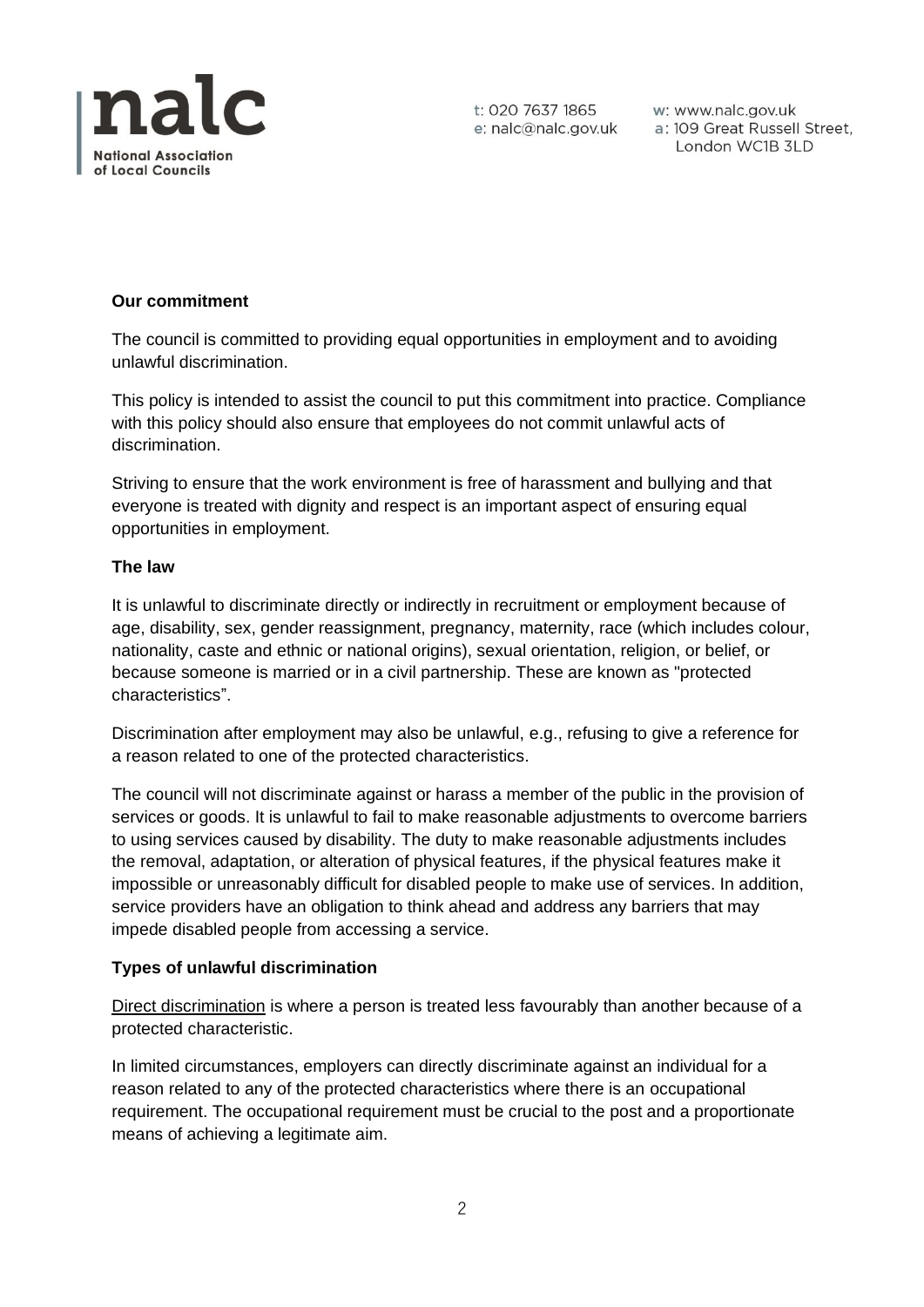

w: www.nalc.gov.uk a: 109 Great Russell Street, London WC1B 3LD

Indirect discrimination is where a provision, criterion or practice is applied that is discriminatory in relation to individuals who have a relevant protected characteristic such that it would be to the detriment of people who share that protected characteristic compared with people who do not, and it cannot be shown to be a proportionate means of achieving a legitimate aim.

Harassment is where there is unwanted conduct, related to one of the protected characteristics (other than marriage and civil partnership, and pregnancy and maternity) that has the purpose or effect of violating a person's dignity; or creating an intimidating, hostile, degrading, humiliating or offensive environment. It does not matter whether or not this effect was intended by the person responsible for the conduct.

Associative discrimination is where an individual is directly discriminated against or harassed for association with another individual who has a protected characteristic.

Perceptive discrimination is where an individual is directly discriminated against or harassed based on a perception that he/she has a particular protected characteristic when he/she does not, in fact, have that protected characteristic.

Third-party harassment occurs where an employee is harassed and the harassment is related to a protected characteristic, by third parties.

Victimisation occurs where an employee is subjected to a detriment, such as being denied a training opportunity or a promotion because he/she made or supported a complaint or raised a grievance under the Equality Act 2010, or because he/she is suspected of doing so. However, an employee is not protected from victimisation if he/she acted maliciously or made or supported an untrue complaint.

Failure to make reasonable adjustments is where a physical feature or a provision, criterion or practice puts a disabled person at a substantial disadvantage compared with someone who does not have that protected characteristic and the employer has failed to make reasonable adjustments to enable the disabled person to overcome the disadvantage.

## **Equal opportunities in employment**

The council will avoid unlawful discrimination in all aspects of employment including recruitment, promotion, opportunities for training, pay and benefits, discipline, and selection for redundancy.

## Recruitment

Person and job specifications will be limited to those requirements that are necessary for the effective performance of the job. Candidates for employment or promotion will be assessed objectively against the requirements for the job, taking account of any reasonable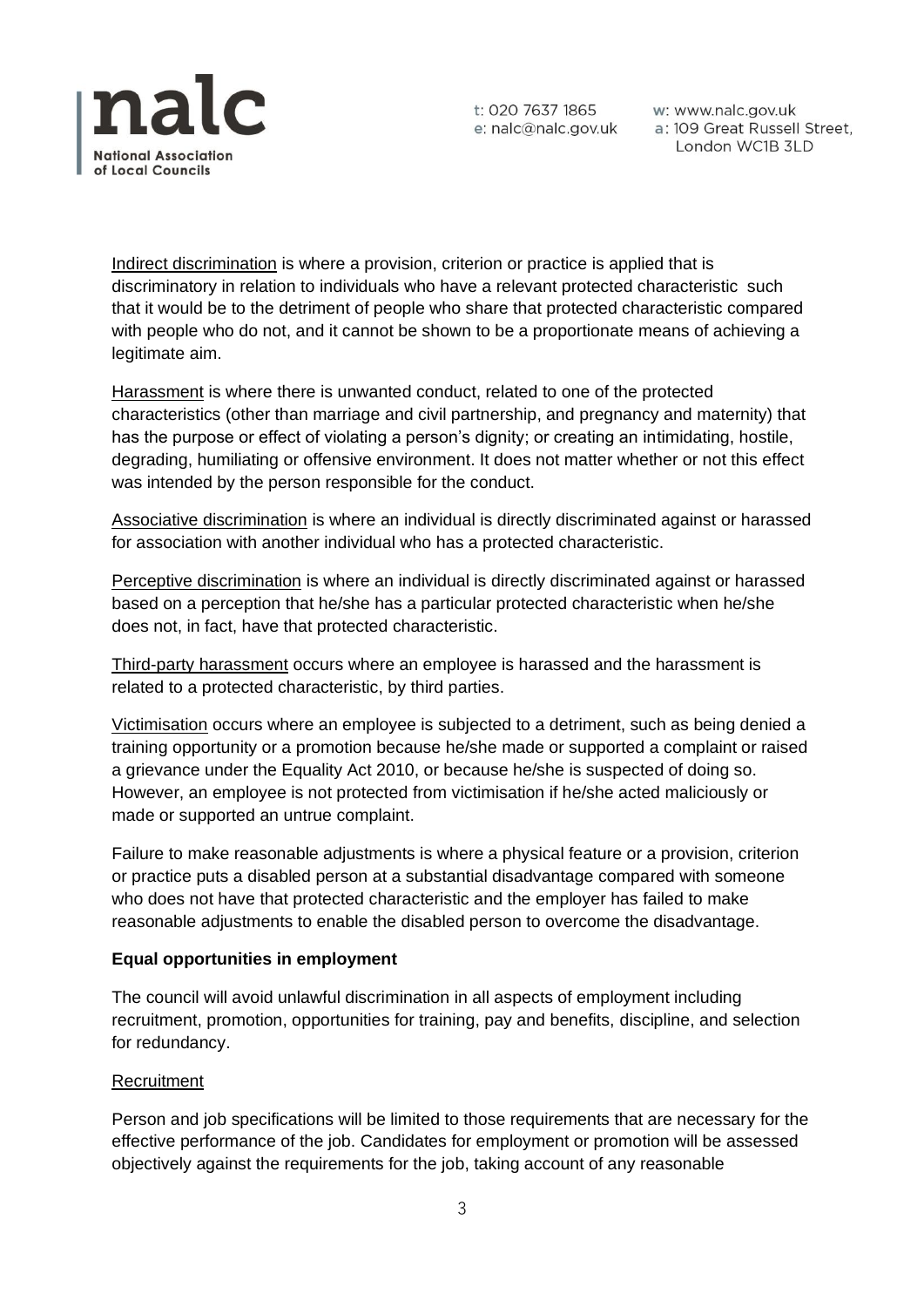

w: www.nalc.gov.uk a: 109 Great Russell Street, London WC1B 3LD

adjustments that may be required for candidates with a disability. Disability and personal or home commitments will not form the basis of employment decisions except where necessary.

## Working practices

The council will consider any possible indirectly discriminatory effect of its standard working practices, including the number of hours to be worked, the times at which these are to be worked and the place at which work is to be done, when considering requests for variations to these standard working practices and will refuse such requests only if the council considers it has good reasons, unrelated to any protected characteristic, for doing so. The council will comply with its obligations in relation to statutory requests for contract variations. The council will also make reasonable adjustments to its standard working practices to overcome barriers caused by disability.

## Equal opportunities monitoring

The council will monitor the ethnic, gender and age composition of the existing workforce and of applicants for jobs (including promotion), and the number of people with disabilities within these groups and will consider and take any appropriate action to address any problems that may be identified as a result of the monitoring process.

The council treats personal data collected for reviewing equality and diversity in accordance with the data protection policy. Information about how data is used and the basis for processing is provided in the council's privacy notices.

# **Dignity at work**

The council has a separate dignity at work policy concerning issues of bullying and harassment on any ground, and how complaints of this type will be dealt with.

## **People not employed by the council**

The council will not discriminate unlawfully against those using or seeking to use the services provided by the council.

You should report any bullying or harassment by suppliers, visitors or others to the council who will take appropriate action.

# **Training**

The council will raise awareness of equal opportunities to those likely to be involved in recruitment or other decision making where equal opportunities issues are likely to arise.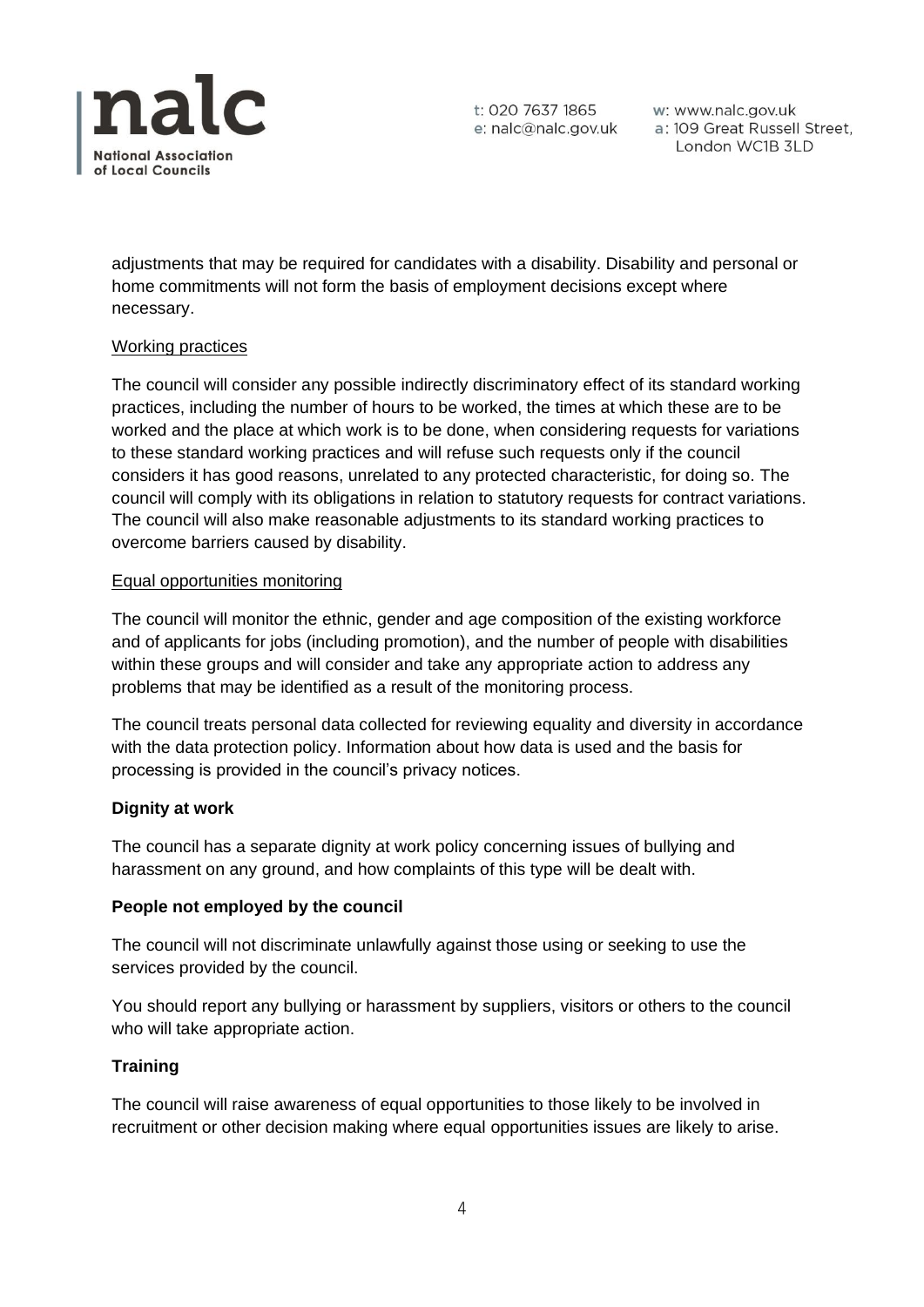

t: 020 7637 1865

w: www.nalc.gov.uk London WC1B 3LD

The council will raise awareness of all staff engaged to work at the council to help them understand their rights and responsibilities under the dignity at work policy and what they can do to help create a working environment free of bullying and harassment. The council will provide additional training to managers to enable them to deal more effectively with complaints of bullying and harassment.

## **Your responsibilities**

Every employee is required to assist the council to meet its commitment to provide equal opportunities in employment and avoid unlawful discrimination. Employees can be held personally liable as well as, or instead of, the council for any act of unlawful discrimination. Employees who commit serious acts of harassment may be guilty of a criminal offence.

Acts of discrimination, harassment, bullying or victimisation against employees or customers are disciplinary offences and will be dealt with under the council's disciplinary procedure. Discrimination, harassment, bullying or victimisation may constitute gross misconduct and could lead to dismissal without notice.

## **Grievances**

If you consider that you may have been unlawfully discriminated against, you should use the council's grievance procedure to make a complaint. If your complaint involves bullying or harassment, the grievance procedure is modified as set out in the dignity at work policy.

The council will take any complaint seriously and will seek to resolve any grievance that it upholds. You will not be penalised for raising a grievance, even if your grievance is not upheld, unless your complaint is both untrue and made in bad faith.

## **Monitoring and review**

This policy will be monitored periodically by the council to judge its effectiveness and will be updated in accordance with changes in the law.

This is a non-contractual procedure which will be reviewed from time to time.

Date of policy: May 2022 Policy effective from: May 2022 Date for next review: May 2023

— policy ends here —